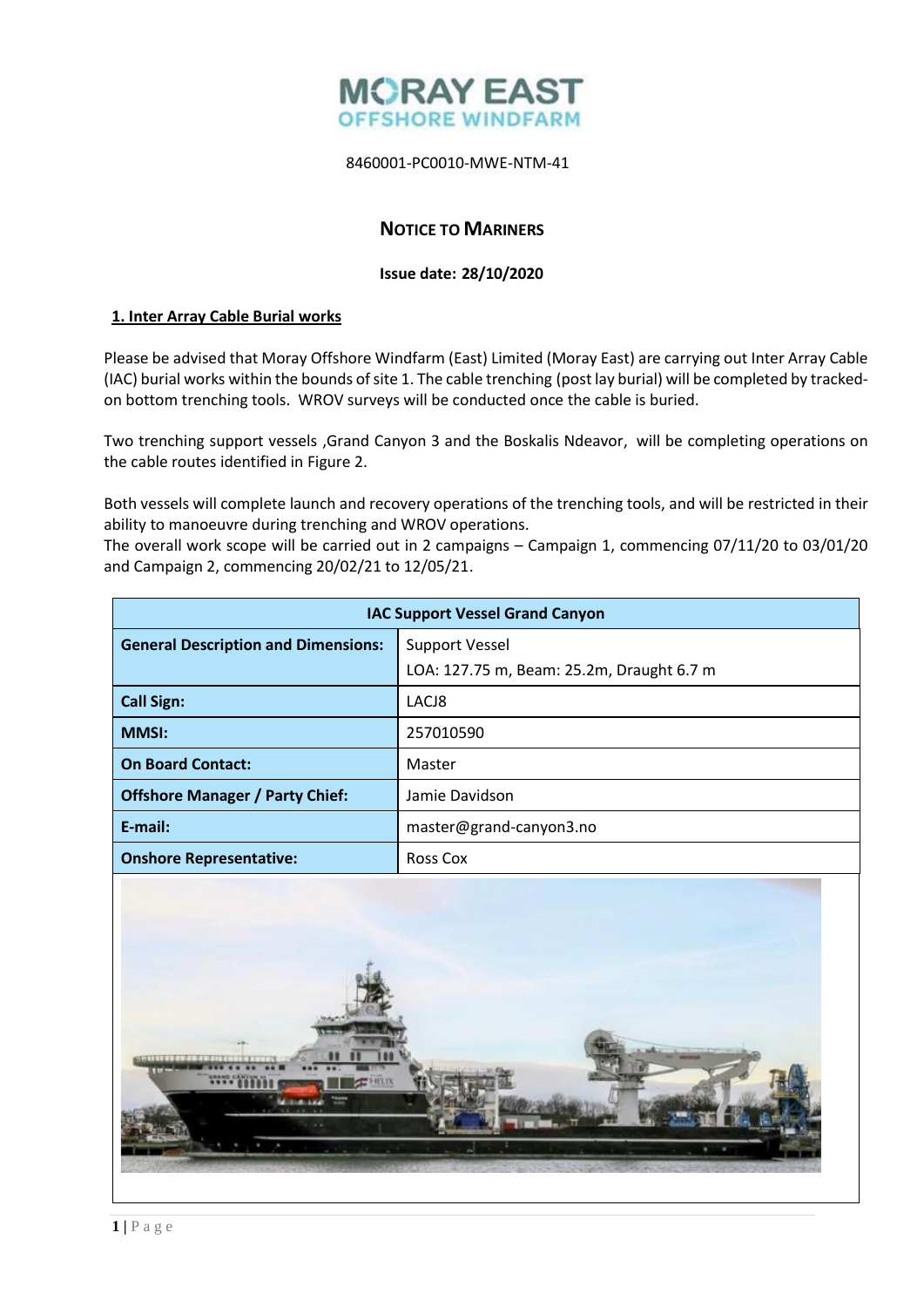

# 8460001-PC0010-MWE-NTM-41

| <b>IAC Support Vessel Ndeavor</b>          |                                     |  |
|--------------------------------------------|-------------------------------------|--|
| <b>General Description and Dimensions:</b> | <b>Support Vessel</b>               |  |
|                                            | LOA: 99 m, Beam: 30m, Draught 4.8 m |  |
| <b>Call Sign:</b>                          | 5BVG3                               |  |
| <b>MMSI:</b>                               | 209852000                           |  |
| <b>On Board Contact:</b>                   | Master                              |  |
| <b>Offshore Manager / Party Chief:</b>     | <b>TBC</b>                          |  |
| E-mail:                                    | master@grand-canyon3.no             |  |
| <b>Onshore Representative:</b>             | <b>Ross Cox</b>                     |  |

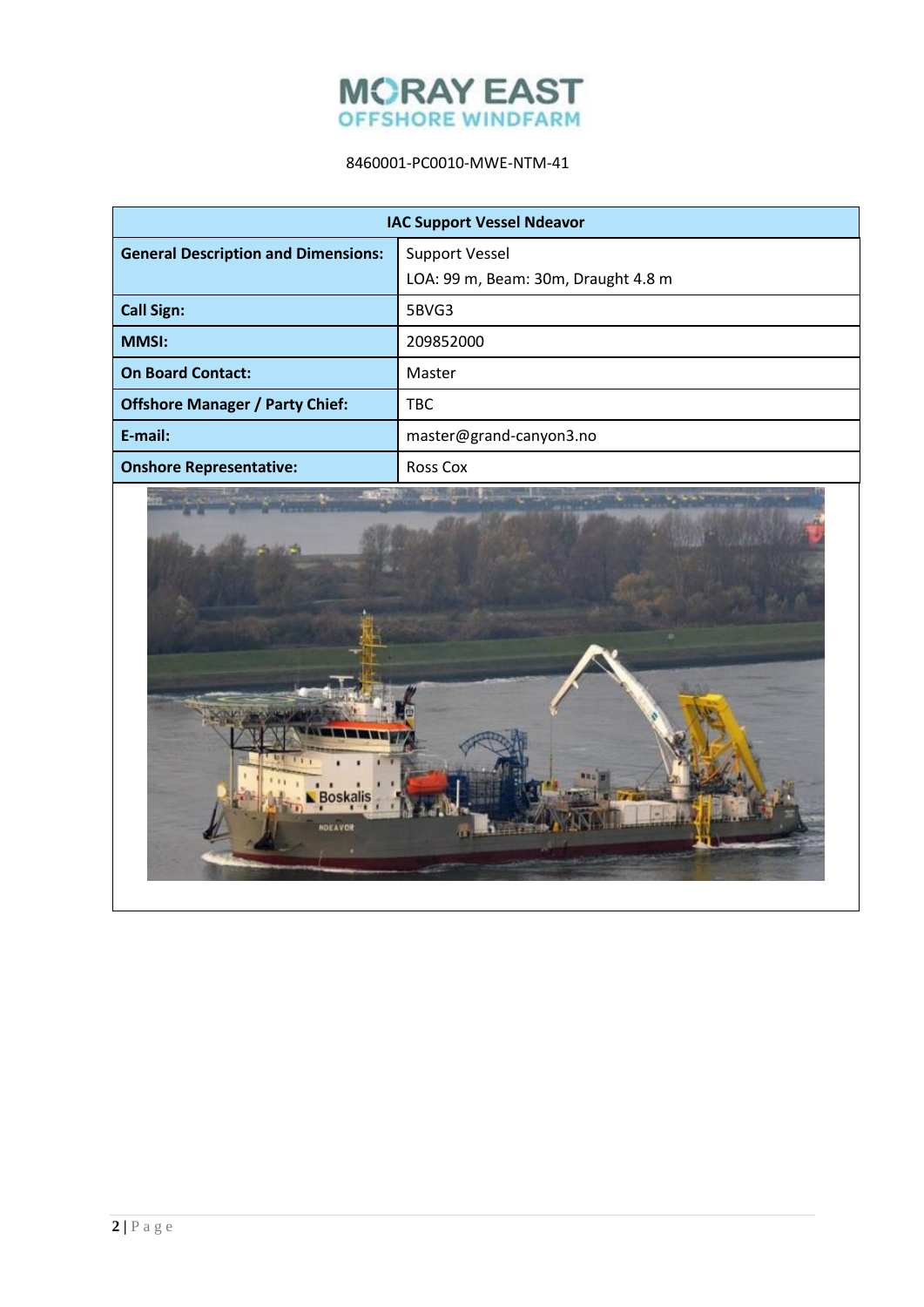# **MORAY EAST OFFSHORE WINDFARM**

8460001-PC0010-MWE-NTM-41



Figure 1. Moray East Offshore Windfarm Area